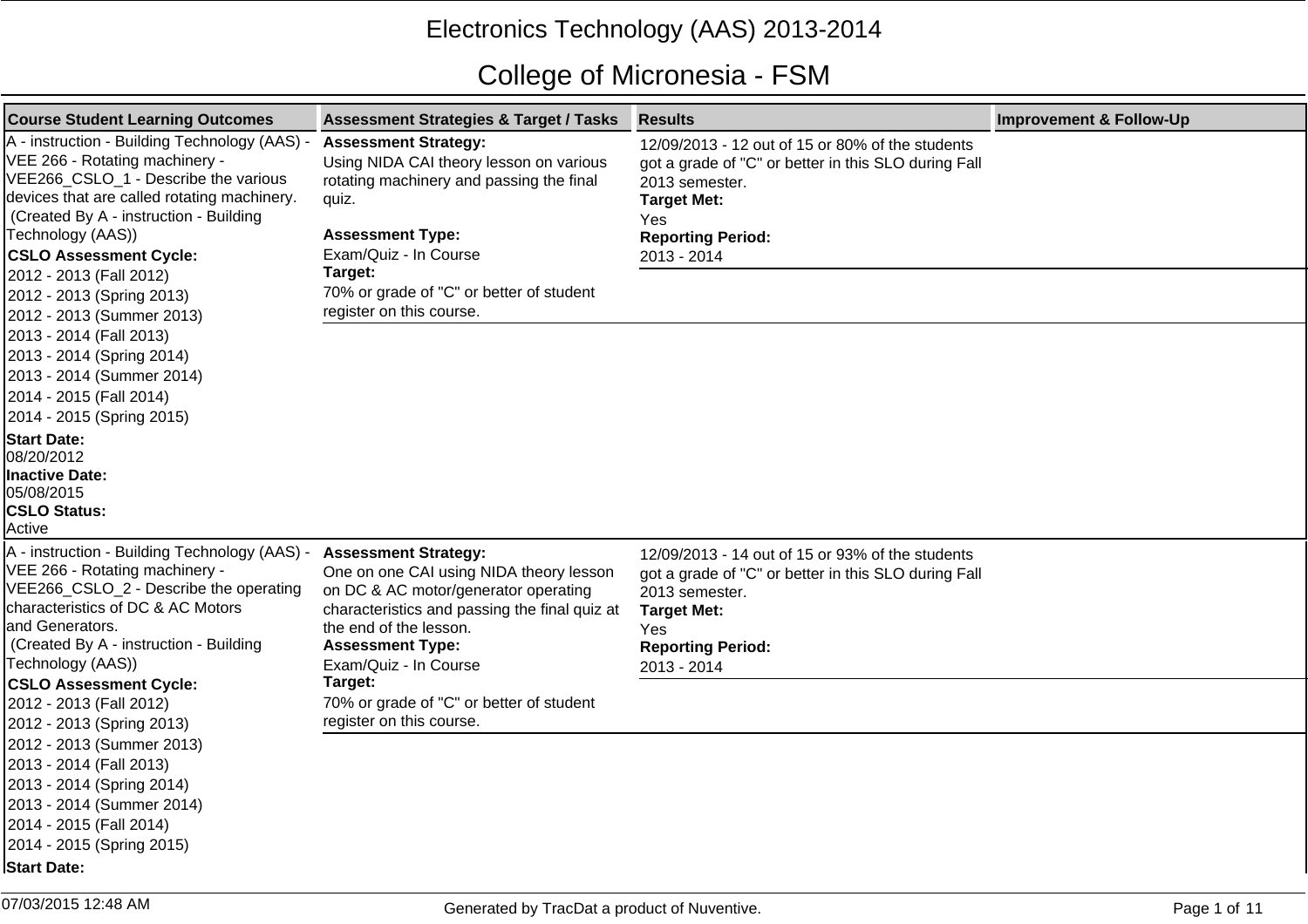| <b>Course Student Learning Outcomes</b>                                                                                                                                                                                                                                                        | <b>Assessment Strategies &amp; Target / Tasks</b>                                                                                                                                                                                   | Results                                                                                                                                                                                             | <b>Improvement &amp; Follow-Up</b> |
|------------------------------------------------------------------------------------------------------------------------------------------------------------------------------------------------------------------------------------------------------------------------------------------------|-------------------------------------------------------------------------------------------------------------------------------------------------------------------------------------------------------------------------------------|-----------------------------------------------------------------------------------------------------------------------------------------------------------------------------------------------------|------------------------------------|
| 08/20/2012<br>Inactive Date:<br>05/08/2015<br><b>CSLO Status:</b><br>Active                                                                                                                                                                                                                    |                                                                                                                                                                                                                                     |                                                                                                                                                                                                     |                                    |
| A - instruction - Building Technology (AAS) -<br>VEE 266 - Rotating machinery -<br>VEE266_CSLO_3 - Describe Stepper Motor<br>and<br>its operating characteristics.<br>(Created By A - instruction - Building<br>Technology (AAS))                                                              | <b>Assessment Strategy:</b><br>Using NIDA CAI theory lesson on stepper<br>motors operating characteristics and<br>passing the final quiz.<br><b>Assessment Type:</b><br>Exam/Quiz - In Course<br>Target:                            | 12/09/2013 - 13 out of 15 or 87% of the students<br>got a grade of "C" or better in this SLO during Fall<br>2013 semester.<br><b>Target Met:</b><br>Yes<br><b>Reporting Period:</b><br>2013 - 2014  |                                    |
| <b>CSLO Assessment Cycle:</b><br>2012 - 2013 (Fall 2012)                                                                                                                                                                                                                                       | 70% or grade of "C" or better of student<br>register on this course.                                                                                                                                                                |                                                                                                                                                                                                     |                                    |
| 2012 - 2013 (Spring 2013)<br>2012 - 2013 (Summer 2013)<br>2013 - 2014 (Fall 2013)<br>2013 - 2014 (Spring 2014)<br>2013 - 2014 (Summer 2014)<br>2014 - 2015 (Fall 2014)<br>2014 - 2015 (Spring 2015)<br><b>Start Date:</b><br>08/20/2012<br>Inactive Date:<br>05/08/2015<br><b>CSLO Status:</b> |                                                                                                                                                                                                                                     |                                                                                                                                                                                                     |                                    |
| Active                                                                                                                                                                                                                                                                                         |                                                                                                                                                                                                                                     |                                                                                                                                                                                                     |                                    |
| A - instruction - Building Technology (AAS) -<br>VEE 266 - Rotating machinery -<br>VEE266 CSLO 4 - Observe and<br>troubleshoot DC & AC motors.<br>(Created By A - instruction - Building<br>Technology (AAS))                                                                                  | <b>Assessment Strategy:</b><br>Using NIDA CAI theory lesson on<br>troubleshooting AC & DC motor and<br>demonstrate properly steps in<br>troubleshooting motor faults.<br><b>Assessment Type:</b><br><b>Presentation/Performance</b> | 12/09/2013 - 13 out of 15 or 87% of the students<br>got a grade of "C" or better in this SLO during Fall<br>2013 semester.<br><b>Target Met:</b><br>Yes.<br><b>Reporting Period:</b><br>2013 - 2014 |                                    |
| <b>CSLO Assessment Cycle:</b><br>2012 - 2013 (Fall 2012)<br>2012 - 2013 (Spring 2013)<br>2012 - 2013 (Summer 2013)<br>2013 - 2014 (Fall 2013)                                                                                                                                                  | Target:<br>70% or grade of "C" or better of student<br>register on this course.                                                                                                                                                     |                                                                                                                                                                                                     |                                    |
|                                                                                                                                                                                                                                                                                                |                                                                                                                                                                                                                                     |                                                                                                                                                                                                     |                                    |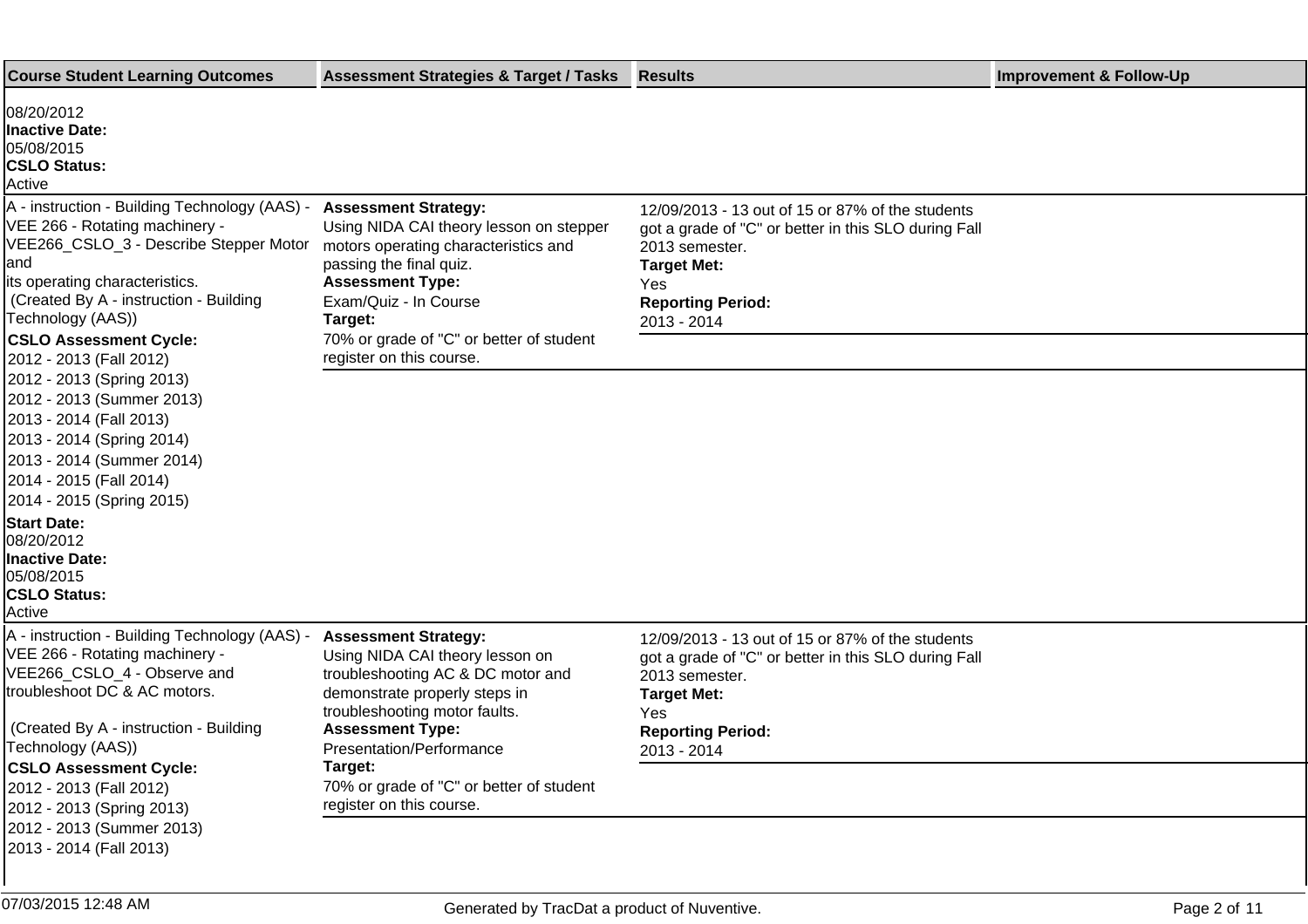| <b>Course Student Learning Outcomes</b>                                                                                                                                                                                                                                                                                                                                                                                            | <b>Assessment Strategies &amp; Target / Tasks</b>                                                                                                                                                                                                                                                                        | <b>Results</b>                                                                                                                                                                                                                              | <b>Improvement &amp; Follow-Up</b> |
|------------------------------------------------------------------------------------------------------------------------------------------------------------------------------------------------------------------------------------------------------------------------------------------------------------------------------------------------------------------------------------------------------------------------------------|--------------------------------------------------------------------------------------------------------------------------------------------------------------------------------------------------------------------------------------------------------------------------------------------------------------------------|---------------------------------------------------------------------------------------------------------------------------------------------------------------------------------------------------------------------------------------------|------------------------------------|
| 2013 - 2014 (Spring 2014)<br>2013 - 2014 (Summer 2014)<br>2014 - 2015 (Fall 2014)<br>2014 - 2015 (Spring 2015)<br><b>Start Date:</b><br>08/20/2012<br><b>Inactive Date:</b><br>05/08/2015<br><b>CSLO Status:</b><br>Active                                                                                                                                                                                                         |                                                                                                                                                                                                                                                                                                                          |                                                                                                                                                                                                                                             |                                    |
| A - instruction - Electronics Technology<br>(AAS) - VEE 224 - Video System and<br>Prodcut servicing - VEE224_CSLO_1 -<br>Repair television cathode ray tube and liquid<br>crystal display (TV CRT and LCD)<br>and computer monitor system.<br>(Created By A - instruction - Electronics<br>Technology (AAS))<br><b>CSLO Assessment Cycle:</b><br>2013 - 2014 (Spring 2014)<br>2013 - 2014 (Summer 2014)<br>2014 - 2015 (Fall 2014) | <b>Assessment Strategy:</b><br>Hands-on servicing and troubleshooting TV<br>CRT, LCD and computer monitor system.<br>Written Test (quiz and exam)<br><b>Assessment Type:</b><br>Presentation/Performance<br>Target:<br>70% or grade of "C" or higher level of<br>competency of 2nd yr students of AAS in<br>Electronics. | 05/07/2014 - 16 out of 16 students or 100% got a<br>grade of "C" or better and were able to service and<br>troubleshoot TV CRT, LCD and computer monitor<br>system.<br><b>Target Met:</b><br>Yes<br><b>Reporting Period:</b><br>2013 - 2014 |                                    |
| 2014 - 2015 (Spring 2015)<br><b>Start Date:</b><br>01/06/2014<br><b>Inactive Date:</b><br>05/15/2015<br><b>CSLO Status:</b><br>Inactive                                                                                                                                                                                                                                                                                            |                                                                                                                                                                                                                                                                                                                          |                                                                                                                                                                                                                                             |                                    |
| A - instruction - Electronics Technology<br>(AAS) - VEE 224 - Video System and<br>Prodcut servicing - VEE224_CSLO_2 -<br>Repair video cassette recorders (VCR).<br>(Created By A - instruction - Electronics<br>Technology (AAS))<br><b>CSLO Assessment Cycle:</b><br>2013 - 2014 (Spring 2014)<br>2013 - 2014 (Summer 2014)                                                                                                       | <b>Assessment Strategy:</b><br>Hands-on servicing and troubleshooting of<br>VCR.<br>Written Test (quiz and exam)<br><b>Assessment Type:</b><br>Presentation/Performance<br>Target:<br>70% or grade of "C" or higher level of<br>competency of 2nd yr students of AAS in                                                  | 05/07/2014 - 16 out of 16 students or 100% got a<br>grade of "C" or better and were able to service and<br>troubleshoot VCR system.<br><b>Target Met:</b><br>Yes<br><b>Reporting Period:</b><br>2013 - 2014                                 |                                    |
|                                                                                                                                                                                                                                                                                                                                                                                                                                    | Electronics                                                                                                                                                                                                                                                                                                              |                                                                                                                                                                                                                                             |                                    |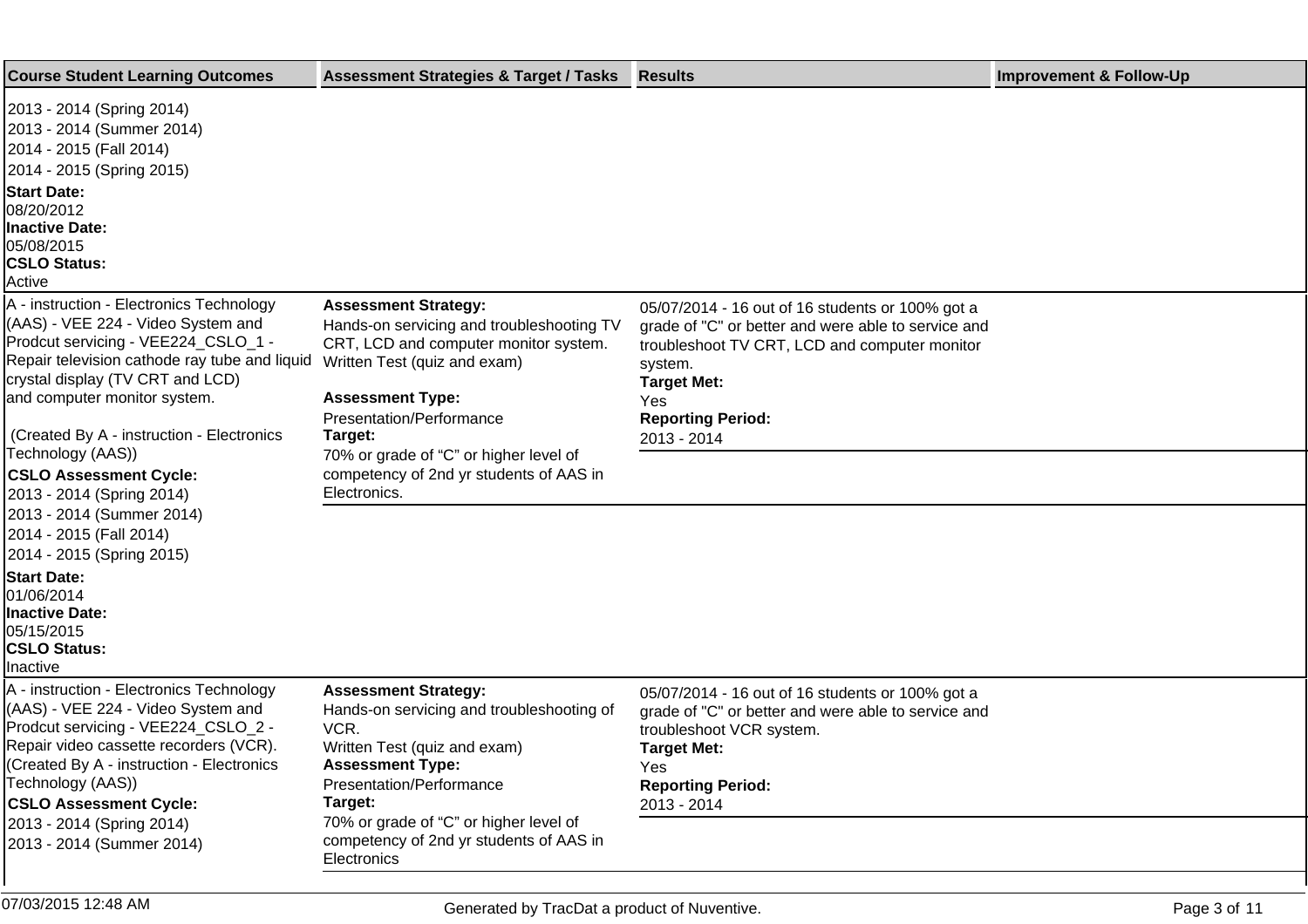| <b>Course Student Learning Outcomes</b>                                                                                                                                                                                                                                                   | <b>Assessment Strategies &amp; Target / Tasks</b>                                                                                                                                                                                                                         | <b>Results</b>                                                                                                                                                                                               | <b>Improvement &amp; Follow-Up</b> |
|-------------------------------------------------------------------------------------------------------------------------------------------------------------------------------------------------------------------------------------------------------------------------------------------|---------------------------------------------------------------------------------------------------------------------------------------------------------------------------------------------------------------------------------------------------------------------------|--------------------------------------------------------------------------------------------------------------------------------------------------------------------------------------------------------------|------------------------------------|
| 2014 - 2015 (Fall 2014)<br>2014 - 2015 (Spring 2015)<br><b>Start Date:</b><br>01/06/2014<br><b>Inactive Date:</b><br>05/15/2015<br><b>CSLO Status:</b><br>Inactive                                                                                                                        |                                                                                                                                                                                                                                                                           |                                                                                                                                                                                                              |                                    |
| A - instruction - Electronics Technology<br>(AAS) - VEE 224 - Video System and<br>Prodcut servicing - VEE224_CSLO_3 -<br>Repair compact disk (CD) player. (Created<br>By A - instruction - Electronics Technology<br>(AAS))<br><b>CSLO Assessment Cycle:</b><br>2013 - 2014 (Spring 2014) | <b>Assessment Strategy:</b><br>Servicing and troubleshooting of CD.<br>Written Test (quiz and exam)<br><b>Assessment Type:</b><br>Presentation/Performance<br>Target:<br>70% or grade of "C" or higher level of<br>competency of 2nd yr students of AAS in<br>Electronics | 05/07/2014 - 16 out of 16 students or 100% got a<br>grade of "C" or better and were able to service and<br>troubleshoot CD system.<br><b>Target Met:</b><br>Yes<br><b>Reporting Period:</b><br>2013 - 2014   |                                    |
| 2013 - 2014 (Summer 2014)<br>2014 - 2015 (Fall 2014)<br>2014 - 2015 (Spring 2015)<br><b>Start Date:</b><br>01/06/2014<br><b>Inactive Date:</b><br>05/15/2015<br><b>CSLO Status:</b><br>Inactive                                                                                           |                                                                                                                                                                                                                                                                           |                                                                                                                                                                                                              |                                    |
| A - instruction - Electronics Technology<br>(AAS) - VEE 224 - Video System and<br>Prodcut servicing - VEE222_CSLO_4 -<br>Repair digital video disc (DVD) player.<br>(Created By A - instruction - Electronics<br>Technology (AAS))<br><b>CSLO Assessment Cycle:</b>                       | <b>Assessment Strategy:</b><br>Servicing and troubleshooting of DVD<br>player.<br>Written Test (quiz and exam)<br><b>Assessment Type:</b><br>Presentation/Performance<br>Target:                                                                                          | 05/07/2014 - 16 out of 16 students or 100% got a<br>grade of "C" or better and were able to service and<br>troubleshoot DVD players.<br><b>Target Met:</b><br>Yes<br><b>Reporting Period:</b><br>2013 - 2014 |                                    |
| 2013 - 2014 (Spring 2014)<br>2013 - 2014 (Summer 2014)<br>2014 - 2015 (Fall 2014)<br>2014 - 2015 (Spring 2015)                                                                                                                                                                            | 70% or grade of "C" or higher level of<br>competency of 2nd yr students of AAS in<br>Electronics                                                                                                                                                                          |                                                                                                                                                                                                              |                                    |
| <b>Start Date:</b><br>01/06/2014<br><b>Inactive Date:</b><br>05/15/2015                                                                                                                                                                                                                   |                                                                                                                                                                                                                                                                           |                                                                                                                                                                                                              |                                    |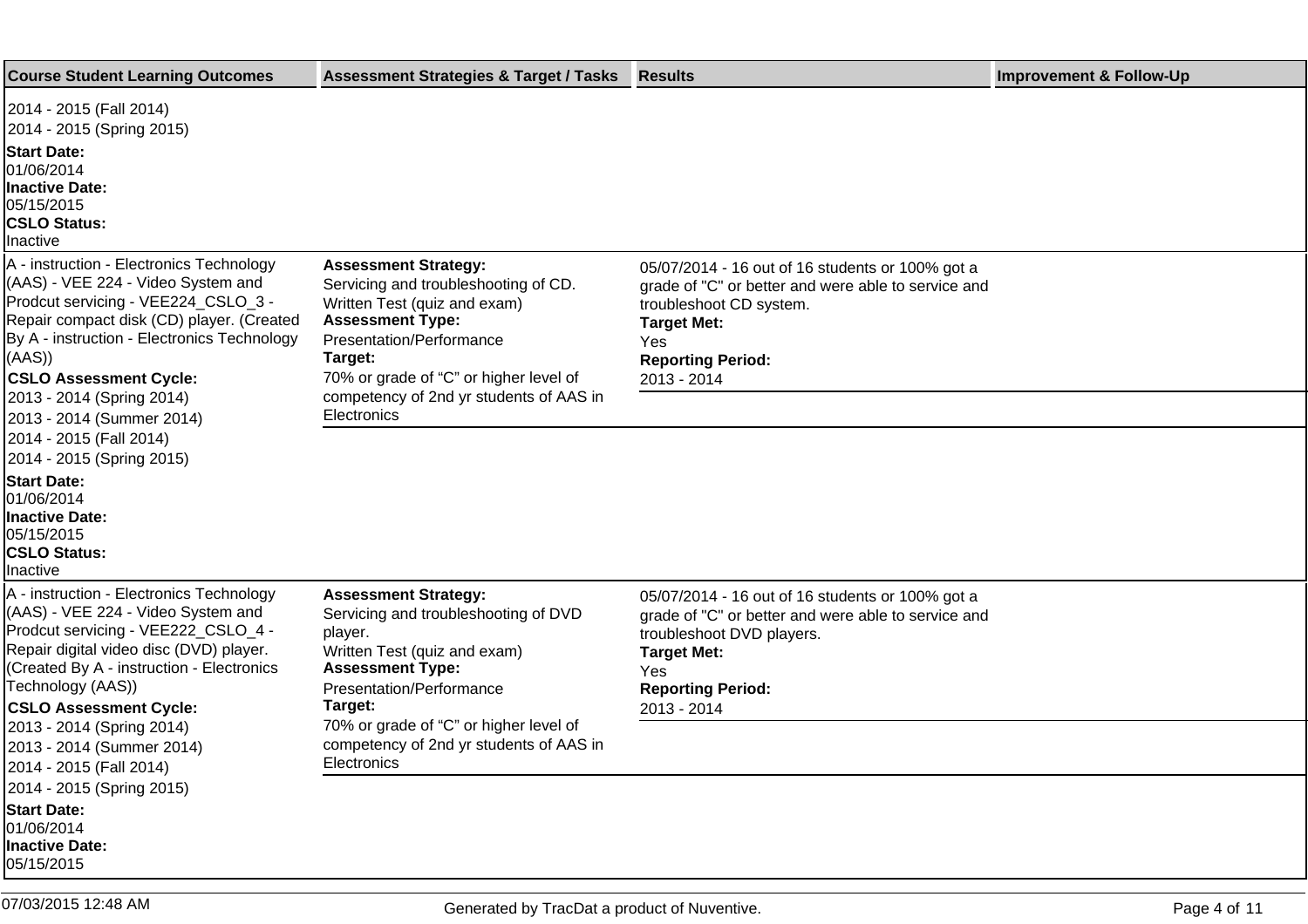| <b>Course Student Learning Outcomes</b>                                                                                                                                                                                                                                                                  | <b>Assessment Strategies &amp; Target / Tasks</b>                                                                                                                                                                                          | <b>Results</b>                                                                                                                                                                                                    | <b>Improvement &amp; Follow-Up</b> |
|----------------------------------------------------------------------------------------------------------------------------------------------------------------------------------------------------------------------------------------------------------------------------------------------------------|--------------------------------------------------------------------------------------------------------------------------------------------------------------------------------------------------------------------------------------------|-------------------------------------------------------------------------------------------------------------------------------------------------------------------------------------------------------------------|------------------------------------|
| <b>CSLO Status:</b><br><b>Ilnactive</b><br>A - instruction - Electronics Technology                                                                                                                                                                                                                      | <b>Assessment Strategy:</b>                                                                                                                                                                                                                | 05/07/2014 - 16 out of 16 students or 100% got a                                                                                                                                                                  |                                    |
| (AAS) - VEE 225 - Business Machine<br>Servicing - VEE225_CSLO_1 - Service and<br>repair fax machine. (Created By A -<br> instruction - Electronics Technology (AAS))<br><b>CSLO Assessment Cycle:</b>                                                                                                    | Hands-on troubleshooting of fax machine<br><b>Assessment Type:</b><br>Presentation/Performance<br>Target:<br>70% or grade of "C" or higher level of                                                                                        | grade of "C" or better and were able to service and<br>troubleshoot fax machine.<br><b>Target Met:</b><br>Yes<br><b>Reporting Period:</b>                                                                         |                                    |
| 2013 - 2014 (Spring 2014)<br>2013 - 2014 (Summer 2014)                                                                                                                                                                                                                                                   | competency of 2nd yr students of AAS in<br>Electronics.                                                                                                                                                                                    | 2013 - 2014                                                                                                                                                                                                       |                                    |
| 2014 - 2015 (Fall 2014)<br>2014 - 2015 (Spring 2015)                                                                                                                                                                                                                                                     |                                                                                                                                                                                                                                            |                                                                                                                                                                                                                   |                                    |
| <b>Start Date:</b><br>01/06/2014<br><b>Inactive Date:</b><br>05/15/2015<br><b>CSLO Status:</b><br>Inactive                                                                                                                                                                                               |                                                                                                                                                                                                                                            |                                                                                                                                                                                                                   |                                    |
| A - instruction - Electronics Technology<br>(AAS) - VEE 225 - Business Machine<br>Servicing - VEE225_CSLO_2 - Service and<br>repair computer printer (laser & desk jet).<br>(Created By A - instruction - Electronics<br>Technology (AAS))<br><b>CSLO Assessment Cycle:</b><br>2013 - 2014 (Spring 2014) | <b>Assessment Strategy:</b><br>Troubleshooting of computer printer.<br><b>Assessment Type:</b><br>Presentation/Performance<br>Target:<br>70% or grade of "C" or higher level of<br>competency of 2nd yr students of AAS in<br>Electronics. | 05/07/2014 - 16 out of 16 students or 100% got a<br>grade of "C" or better and were able to service and<br>troubleshoot computer printer.<br><b>Target Met:</b><br>Yes<br><b>Reporting Period:</b><br>2013 - 2014 |                                    |
| 2013 - 2014 (Summer 2014)<br>2014 - 2015 (Fall 2014)<br>2014 - 2015 (Spring 2015)                                                                                                                                                                                                                        |                                                                                                                                                                                                                                            |                                                                                                                                                                                                                   |                                    |
| <b>Start Date:</b><br>01/06/2014<br>Inactive Date:<br>05/15/2015<br><b>CSLO Status:</b><br>Inactive                                                                                                                                                                                                      |                                                                                                                                                                                                                                            |                                                                                                                                                                                                                   |                                    |
| A - instruction - Electronics Technology<br>(AAS) - VEE 225 - Business Machine<br>Servicing - VEE225_CSLO_3 - Service and                                                                                                                                                                                | <b>Assessment Strategy:</b><br>Hands-on troubleshooting of cash register<br><b>Assessment Type:</b>                                                                                                                                        | 05/07/2014 - 16 out of 16 students or 100% got a<br>grade of "C" or better and were able to service and<br>troubleshoot cash register.                                                                            |                                    |
| repair cash register. (Created By A -<br>instruction - Electronics Technology (AAS))                                                                                                                                                                                                                     | Presentation/Performance<br>Target:                                                                                                                                                                                                        | <b>Target Met:</b><br>Yes                                                                                                                                                                                         |                                    |
| 07/03/2015 12:48 AM                                                                                                                                                                                                                                                                                      | Generated by TracDat a product of Nuventive.                                                                                                                                                                                               |                                                                                                                                                                                                                   | Page 5 of 11                       |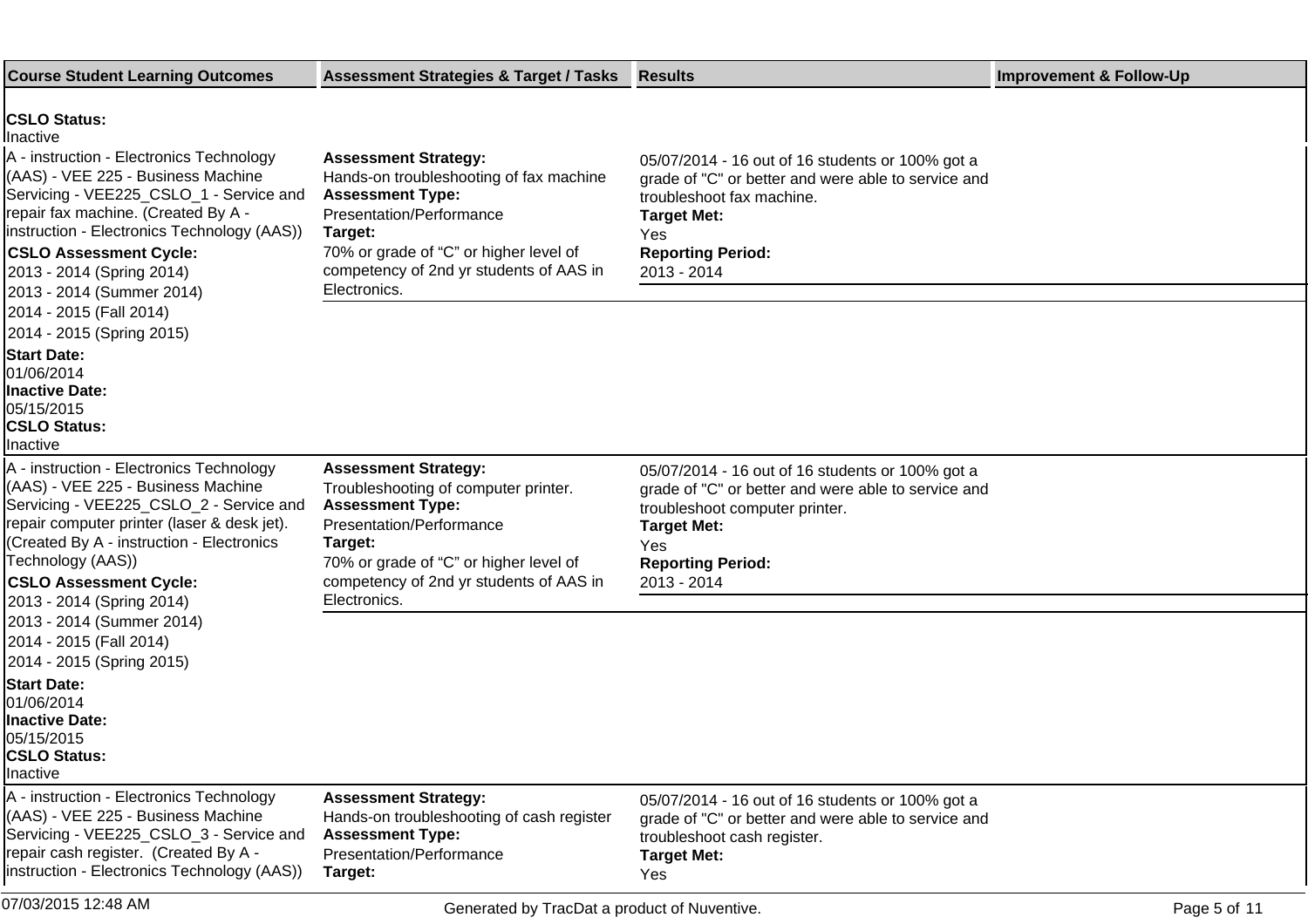| <b>Course Student Learning Outcomes</b>                                                                                                                                                                                                                                           | <b>Assessment Strategies &amp; Target / Tasks</b>                                                                                                                                                                              | <b>Results</b>                                                                                                                                                                                                      | <b>Improvement &amp; Follow-Up</b> |
|-----------------------------------------------------------------------------------------------------------------------------------------------------------------------------------------------------------------------------------------------------------------------------------|--------------------------------------------------------------------------------------------------------------------------------------------------------------------------------------------------------------------------------|---------------------------------------------------------------------------------------------------------------------------------------------------------------------------------------------------------------------|------------------------------------|
| <b>CSLO Assessment Cycle:</b><br>2013 - 2014 (Spring 2014)                                                                                                                                                                                                                        | 70% or grade of "C" or higher level of                                                                                                                                                                                         | <b>Reporting Period:</b><br>2013 - 2014                                                                                                                                                                             |                                    |
| 2013 - 2014 (Summer 2014)<br>2014 - 2015 (Fall 2014)<br>2014 - 2015 (Spring 2015)                                                                                                                                                                                                 | competency of 2nd yr students of AAS in<br>Electronics.                                                                                                                                                                        |                                                                                                                                                                                                                     |                                    |
| <b>Start Date:</b><br>01/06/2014<br>Inactive Date:<br>05/15/2015<br><b>CSLO Status:</b><br><b>Inactive</b>                                                                                                                                                                        |                                                                                                                                                                                                                                |                                                                                                                                                                                                                     |                                    |
| A - instruction - Electronics Technology<br>(AAS) - VEE 225 - Business Machine<br>Servicing - VEE225_CSLO_4 - Service and<br>repair photocopier. (Created By A -<br>instruction - Electronics Technology (AAS))<br><b>CSLO Assessment Cycle:</b><br>2013 - 2014 (Spring 2014)     | <b>Assessment Strategy:</b><br>Hands-on troubleshooting of photocopier.<br><b>Assessment Type:</b><br>Presentation/Performance<br>Target:<br>70% or grade of "C" or higher level of<br>competency of 2nd yr students of AAS in | 05/07/2014 - 16 out of 16 students or 100% got a<br>grade of "C" or better and were able to service and<br>troubleshoot photocopier.<br><b>Target Met:</b><br><b>Yes</b><br><b>Reporting Period:</b><br>2013 - 2014 |                                    |
| 2013 - 2014 (Summer 2014)<br>2014 - 2015 (Fall 2014)<br>2014 - 2015 (Spring 2015)<br><b>Start Date:</b><br>01/06/2014<br><b>Inactive Date:</b><br>05/15/2015<br><b>CSLO Status:</b><br>Inactive                                                                                   | Electronics.                                                                                                                                                                                                                   |                                                                                                                                                                                                                     |                                    |
| A - instruction - Electronics Technology<br>(AAS) - VEE 225 - Business Machine<br>Servicing - VEE225_CSLO_5 - Service and<br>repair microwave oven. (Created By A -<br>linstruction - Electronics Technology (AAS))<br><b>CSLO Assessment Cycle:</b><br>2013 - 2014 (Spring 2014) | <b>Assessment Strategy:</b><br>Hands-on troubleshooting of microwave<br>oven.<br><b>Assessment Type:</b><br>Presentation/Performance<br>Target:<br>70% or grade of "C" or higher level of                                      | 05/07/2014 - 16 out of 16 students or 100% got a<br>grade of "C" or better and were able to service and<br>troubleshoot microwave oven.<br><b>Target Met:</b><br>Yes.<br><b>Reporting Period:</b><br>2013 - 2014    |                                    |
| 2013 - 2014 (Summer 2014)<br>2014 - 2015 (Fall 2014)                                                                                                                                                                                                                              | competency of 2nd yr students of AAS in<br>Electronics.                                                                                                                                                                        |                                                                                                                                                                                                                     |                                    |
| 2014 - 2015 (Spring 2015)<br><b>Start Date:</b><br>01/06/2014<br>Inactive Date:                                                                                                                                                                                                   |                                                                                                                                                                                                                                |                                                                                                                                                                                                                     |                                    |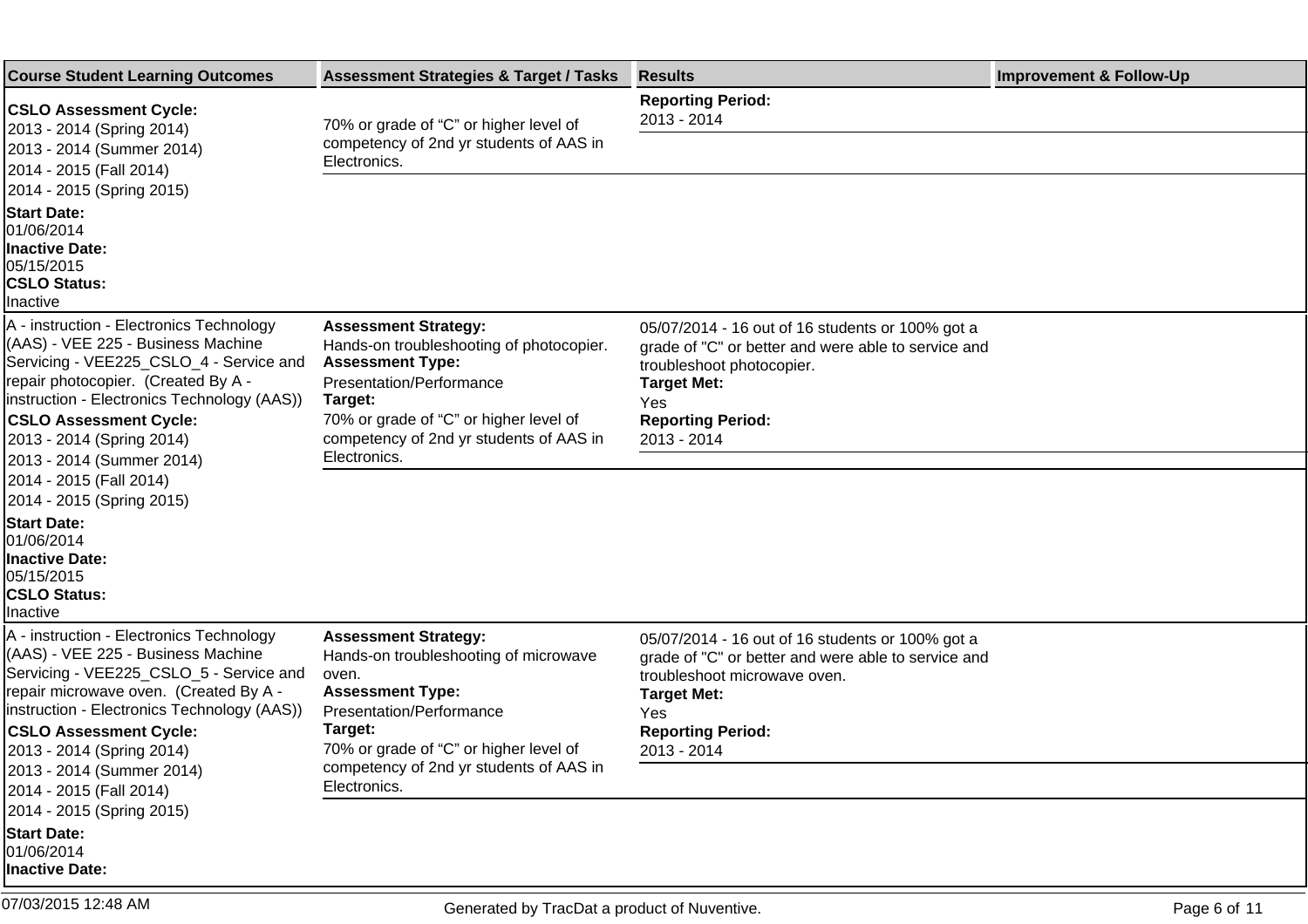| <b>Course Student Learning Outcomes</b>                                                                                                                                                                                                                                                                                                                                                                            | <b>Assessment Strategies &amp; Target / Tasks</b>                                                                                                                                                                                                             | <b>Results</b>                                                                                                                                     | <b>Improvement &amp; Follow-Up</b> |
|--------------------------------------------------------------------------------------------------------------------------------------------------------------------------------------------------------------------------------------------------------------------------------------------------------------------------------------------------------------------------------------------------------------------|---------------------------------------------------------------------------------------------------------------------------------------------------------------------------------------------------------------------------------------------------------------|----------------------------------------------------------------------------------------------------------------------------------------------------|------------------------------------|
| 05/15/2015<br><b>CSLO Status:</b><br>Inactive<br>A - instruction - Electronics Technology<br>(AAS) - VEE 240 - Signal processing -<br>VEE240 CSLO 1 - Describe analog pulse<br>modulation circuit operation. (Created By A -<br>instruction - Electronics Technology (AAS))<br><b>CSLO Assessment Cycle:</b><br>2014 - 2015 (Fall 2014)<br><b>Start Date:</b><br>08/18/2014<br><b>Inactive Date:</b><br>12/12/2014 | <b>Assessment Strategy:</b><br>Written assessment will be administer on<br>topic covered.<br><b>Assessment Type:</b><br>Exam/Quiz - In Course<br>Target:<br>70% or grade of "C" or higher of all student<br>registered on the course.                         | 01/10/2014 - 11 out of 11 students got a grade of<br>C and better in SLO1.<br><b>Target Met:</b><br>Yes<br><b>Reporting Period:</b><br>2013 - 2014 |                                    |
| <b>CSLO Status:</b><br>Active                                                                                                                                                                                                                                                                                                                                                                                      |                                                                                                                                                                                                                                                               |                                                                                                                                                    |                                    |
| A - instruction - Electronics Technology<br>(AAS) - VEE 240 - Signal processing -<br>VEE240_CSLO_2 - Describe and analyze<br>Pulse Coded Modulation (PCM) circuit<br>operation and troubleshooting. (Created By<br>A - instruction - Electronics Technology<br>(AAS)<br><b>CSLO Assessment Cycle:</b>                                                                                                              | <b>Assessment Strategy:</b><br>Practical and written assessment on the<br>operation and troubleshooting of PCM<br>circuit.<br><b>Assessment Type:</b><br>Presentation/Performance<br>Target:<br>70% or grade of "C" or higher of all student                  | 01/13/2014 - 11 out of 11 students got a grade of<br>C and better in SLO2.<br><b>Target Met:</b><br>Yes<br><b>Reporting Period:</b><br>2013 - 2014 |                                    |
| 2014 - 2015 (Fall 2014)                                                                                                                                                                                                                                                                                                                                                                                            | registered on the course.                                                                                                                                                                                                                                     |                                                                                                                                                    |                                    |
| <b>Start Date:</b><br>08/19/2014<br><b>Inactive Date:</b><br>12/12/2014<br><b>CSLO Status:</b><br>Active                                                                                                                                                                                                                                                                                                           |                                                                                                                                                                                                                                                               |                                                                                                                                                    |                                    |
| A - instruction - Electronics Technology<br>(AAS) - VEE 240 - Signal processing -<br>VEE240 CSLO_3 - Describe and analyze<br>Delta Modulation (DM) circuit operation and<br>troubleshooting. (Created By A - instruction<br>Electronics Technology (AAS))<br><b>CSLO Assessment Cycle:</b><br>2014 - 2015 (Fall 2014)                                                                                              | <b>Assessment Strategy:</b><br>Written and hands-on assessment on DM<br>circuit operation and troubleshooting.<br><b>Assessment Type:</b><br>Presentation/Performance<br>Target:<br>70% or grade of "C" or higher of all student<br>registered on the course. | 01/13/2014 - 11 out of 11 students got a grade of<br>C and better in SLO3.<br><b>Target Met:</b><br>Yes<br><b>Reporting Period:</b><br>2013 - 2014 |                                    |
| <b>Start Date:</b>                                                                                                                                                                                                                                                                                                                                                                                                 |                                                                                                                                                                                                                                                               |                                                                                                                                                    |                                    |
|                                                                                                                                                                                                                                                                                                                                                                                                                    |                                                                                                                                                                                                                                                               |                                                                                                                                                    |                                    |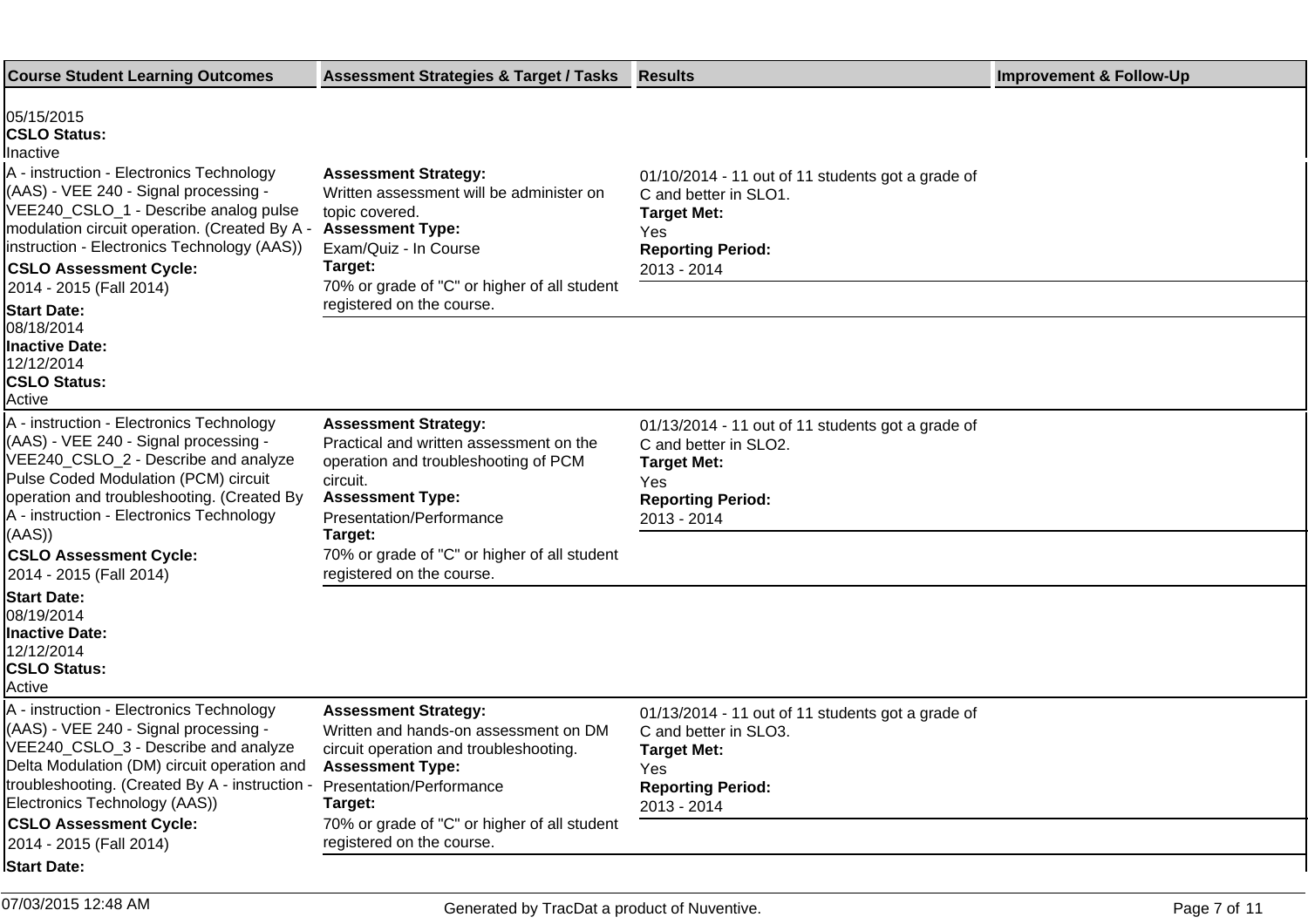| <b>Course Student Learning Outcomes</b>                                                                                                                                                                                                                                                               | <b>Assessment Strategies &amp; Target / Tasks</b>                                                                                                                                                                                                              | <b>Results</b>                                                                                                                                     | <b>Improvement &amp; Follow-Up</b> |
|-------------------------------------------------------------------------------------------------------------------------------------------------------------------------------------------------------------------------------------------------------------------------------------------------------|----------------------------------------------------------------------------------------------------------------------------------------------------------------------------------------------------------------------------------------------------------------|----------------------------------------------------------------------------------------------------------------------------------------------------|------------------------------------|
| 08/18/2014<br>Inactive Date:<br>12/12/2014<br><b>CSLO Status:</b><br>Active                                                                                                                                                                                                                           |                                                                                                                                                                                                                                                                |                                                                                                                                                    |                                    |
| A - instruction - Electronics Technology<br>(AAS) - VEE 240 - Signal processing -<br>VEE240_CSLO_4 - Describe and analyze<br>Frequency Shift Keying (FSK) circuit<br>operation and troubleshooting. (Created By<br>A - instruction - Electronics Technology<br>(AAS)<br><b>CSLO Assessment Cycle:</b> | <b>Assessment Strategy:</b><br>Written and hands-on assessment on FSK<br>circuit operation and troubleshooting.<br><b>Assessment Type:</b><br>Presentation/Performance<br>Target:<br>70% or grade of "C" or higher of all student<br>registered on the course. | 01/13/2014 - 11 out of 11 students got a grade of<br>C and better in SLO4.<br><b>Target Met:</b><br>Yes<br><b>Reporting Period:</b><br>2013 - 2014 |                                    |
| 2014 - 2015 (Fall 2014)<br><b>Start Date:</b><br>l08/18/2014<br><b>Inactive Date:</b><br>12/12/2014<br><b>CSLO Status:</b><br>Active                                                                                                                                                                  |                                                                                                                                                                                                                                                                |                                                                                                                                                    |                                    |
| A - instruction - Electronics Technology<br>(AAS) - VEE 240 - Signal processing -<br>VEE240_CSLO_5 - Describe and analyze<br>Phase Shift Keying (PSK) circuit operation<br>and troubleshooting. (Created By A -<br>instruction - Electronics Technology (AAS))<br><b>CSLO Assessment Cycle:</b>       | <b>Assessment Strategy:</b><br>Experiment will be use PSK circuit operation C and better in SLO5.<br>and troubleshooting. Student will be assess<br>using written and hands-on activity result.<br><b>Assessment Type:</b><br>Presentation/Performance         | 01/13/2014 - 11 out of 11 students got a grade of<br><b>Target Met:</b><br>Yes<br><b>Reporting Period:</b><br>2013 - 2014                          |                                    |
| 2014 - 2015 (Fall 2014)<br><b>Start Date:</b><br>08/18/2014                                                                                                                                                                                                                                           | Target:<br>70% or grade of "C" or higher of all student<br>registered on the course.                                                                                                                                                                           |                                                                                                                                                    |                                    |
| <b>Inactive Date:</b><br>12/12/2014<br><b>CSLO Status:</b><br><b>Active</b>                                                                                                                                                                                                                           |                                                                                                                                                                                                                                                                |                                                                                                                                                    |                                    |
| A - instruction - Electronics Technology<br>(AAS) - VEE 240 - Signal processing -<br>VEE240_CSLO_6 - Describe and analyze<br>Time and Frequency division multiplexing<br>circuit operation and troubleshooting.<br>(Created By A - instruction - Electronics<br>Technology (AAS))                     | <b>Assessment Strategy:</b><br>Hands-on and written assessment on<br>operation and troubleshooting of TDM and<br>FDM<br>circuits.<br><b>Assessment Type:</b><br>Presentation/Performance                                                                       | 01/13/2014 - 11 out of 11 students got a grade of<br>C and better in SLO6.<br><b>Target Met:</b><br>Yes<br><b>Reporting Period:</b><br>2013 - 2014 |                                    |
| 07/03/2015 12:48 AM                                                                                                                                                                                                                                                                                   | Generated by TracDat a product of Nuventive.                                                                                                                                                                                                                   |                                                                                                                                                    | Page 8 of 11                       |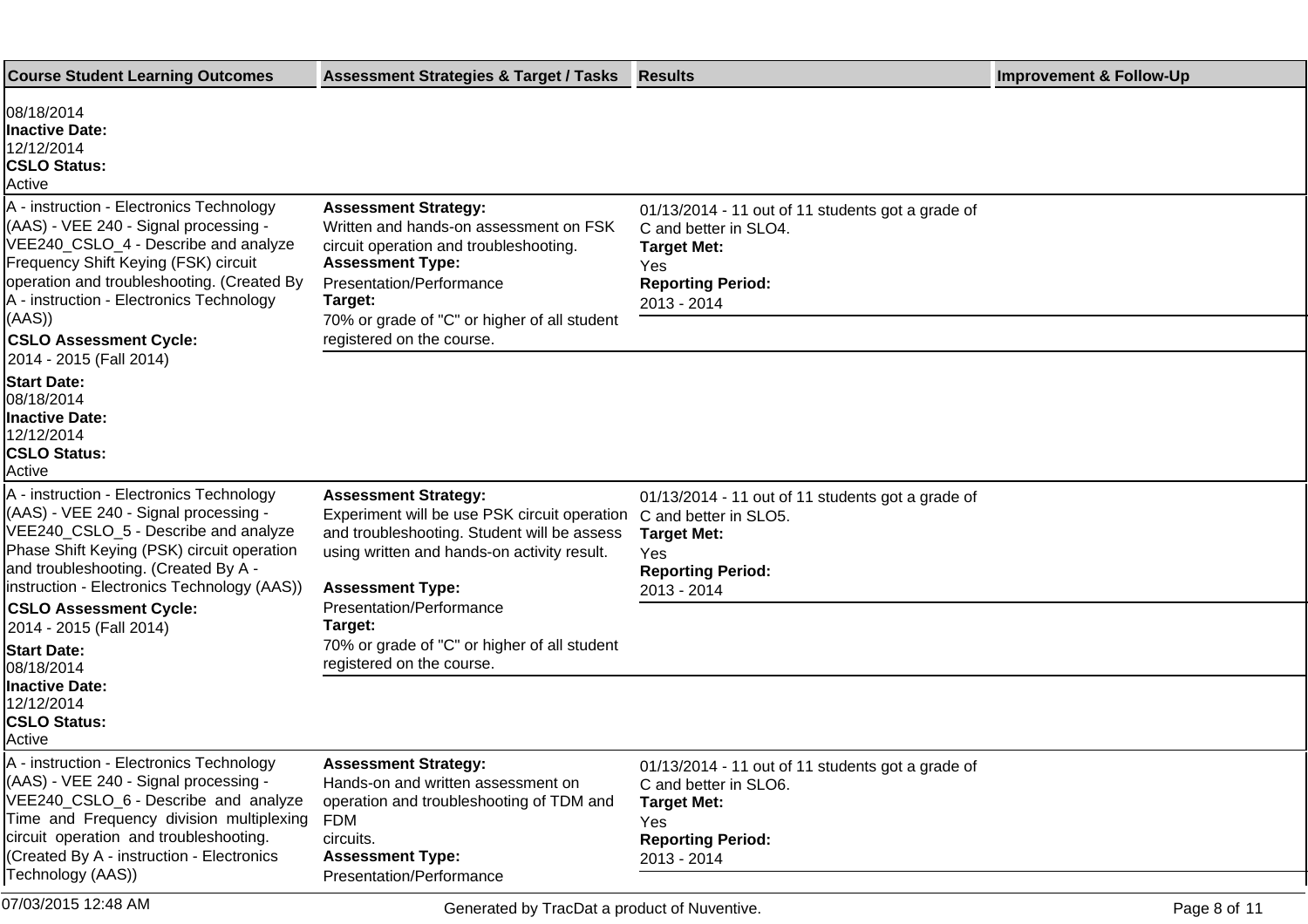| <b>Course Student Learning Outcomes</b>                                                                                                                                                                                                                                         | <b>Assessment Strategies &amp; Target / Tasks</b>                                                                                                                                                           | <b>Results</b>                                                                                                                                                                          | <b>Improvement &amp; Follow-Up</b> |
|---------------------------------------------------------------------------------------------------------------------------------------------------------------------------------------------------------------------------------------------------------------------------------|-------------------------------------------------------------------------------------------------------------------------------------------------------------------------------------------------------------|-----------------------------------------------------------------------------------------------------------------------------------------------------------------------------------------|------------------------------------|
| <b>CSLO Assessment Cycle:</b><br>2014 - 2015 (Fall 2014)<br><b>Start Date:</b>                                                                                                                                                                                                  | Target:<br>70% or grade of "C" or higher of all student<br>registered on the course.                                                                                                                        |                                                                                                                                                                                         |                                    |
| 08/18/2014<br><b>Inactive Date:</b><br>12/12/2014<br><b>CSLO Status:</b><br>Active                                                                                                                                                                                              |                                                                                                                                                                                                             |                                                                                                                                                                                         |                                    |
| B - instruction - Construction Electricity (CA)<br>- VEM 110 - Workshop fabrication -<br>VEM110_CSLO_1 - Identify and classify<br>basic hand tools. (Created By B - instruction<br>- Construction Electricity (CA))<br><b>CSLO Assessment Cycle:</b><br>2012 - 2013 (Fall 2012) | <b>Assessment Strategy:</b><br>Students will be evaluated to identify<br>common/basic tools found in the workshop<br>or in their toolkit.<br><b>Assessment Type:</b><br>Presentation/Performance<br>Target: | 12/13/2013 - 83% or 15 out of 18 students were<br>able to identify common/basic tools found in the<br>workshop.<br><b>Target Met:</b><br>Yes<br><b>Reporting Period:</b><br>2013 - 2014 |                                    |
| 2012 - 2013 (Spring 2013)<br>2012 - 2013 (Summer 2013)<br>2013 - 2014 (Fall 2013)<br>2013 - 2014 (Spring 2014)<br>2013 - 2014 (Summer 2014)<br>2014 - 2015 (Fall 2014)<br>2014 - 2015 (Spring 2015)                                                                             | Students must get 70% or a grade of "C" or<br>better in this CSLO.                                                                                                                                          |                                                                                                                                                                                         |                                    |
| <b>Start Date:</b><br>08/20/2012<br><b>Inactive Date:</b><br>05/08/2015<br><b>CSLO Status:</b><br>Active                                                                                                                                                                        |                                                                                                                                                                                                             |                                                                                                                                                                                         |                                    |
| B - instruction - Construction Electricity (CA)<br>- VEM 110 - Workshop fabrication -<br>VEM110_CSLO_2 - Select the right tool and<br>lits application correctly and safely (Created<br>By B - instruction - Construction Electricity<br>(CA))<br><b>CSLO Assessment Cycle:</b> | <b>Assessment Strategy:</b><br>Students will be observe base on how they<br>use tools properly during their hands-on<br>activity.<br><b>Assessment Type:</b><br>Presentation/Performance<br>Target:         | 12/13/2013 - 94% or 17 out of 18 students were<br>able to properly use tools during their hands-on<br>activity.<br><b>Target Met:</b><br>Yes<br><b>Reporting Period:</b><br>2013 - 2014 |                                    |
| 2012 - 2013 (Fall 2012)<br>2012 - 2013 (Spring 2013)<br>2012 - 2013 (Summer 2013)<br>2013 - 2014 (Fall 2013)                                                                                                                                                                    | Students must get 70% or a grade of "C" or<br>better in this CSLO.                                                                                                                                          |                                                                                                                                                                                         |                                    |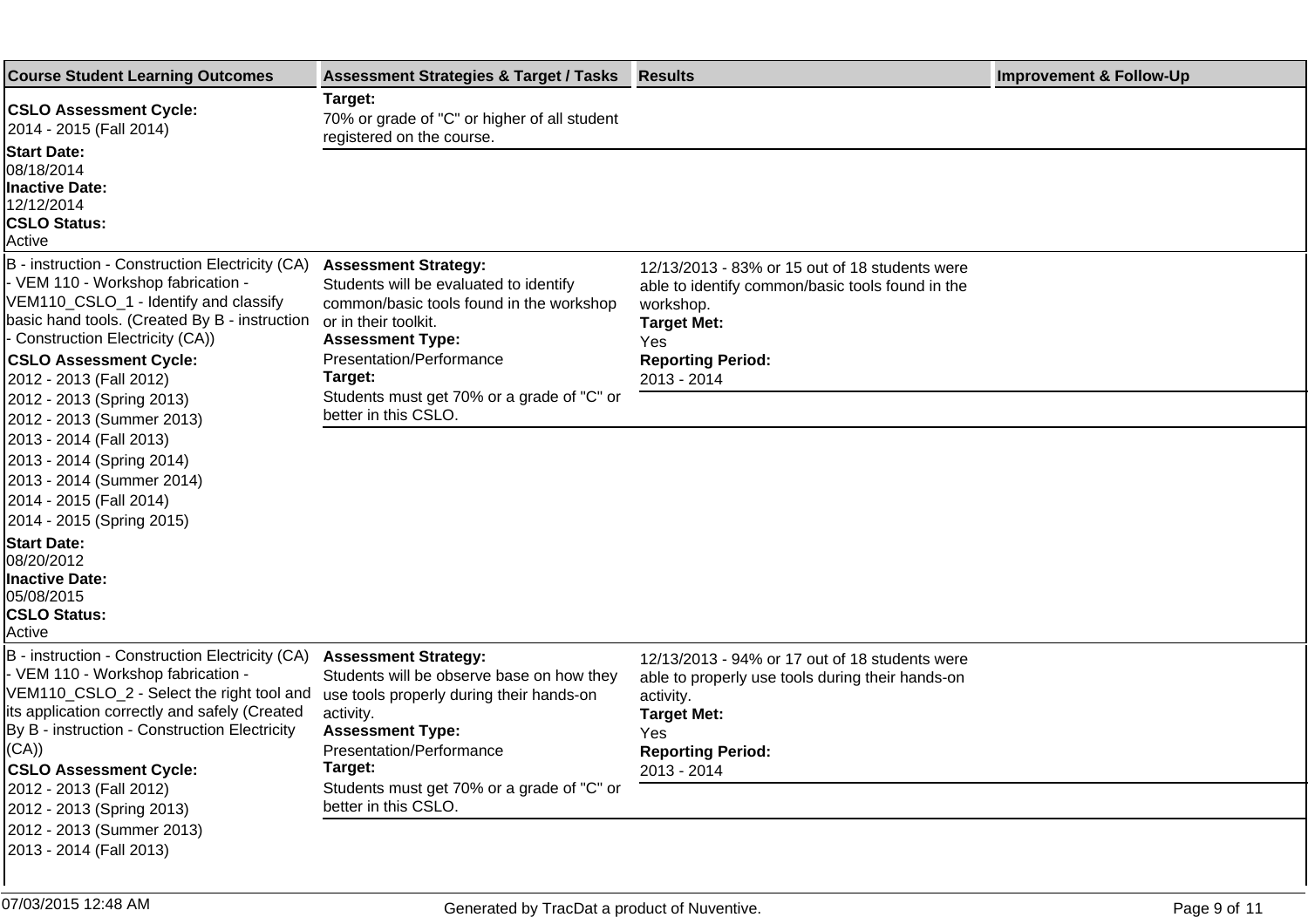| <b>Course Student Learning Outcomes</b>                                                                                                                                                                                                                  | <b>Assessment Strategies &amp; Target / Tasks</b>                                                                                                                                      | <b>Results</b>                                                                                                                                                                           | <b>Improvement &amp; Follow-Up</b> |
|----------------------------------------------------------------------------------------------------------------------------------------------------------------------------------------------------------------------------------------------------------|----------------------------------------------------------------------------------------------------------------------------------------------------------------------------------------|------------------------------------------------------------------------------------------------------------------------------------------------------------------------------------------|------------------------------------|
| 2013 - 2014 (Spring 2014)<br>2013 - 2014 (Summer 2014)<br>2014 - 2015 (Fall 2014)<br>2014 - 2015 (Spring 2015)                                                                                                                                           |                                                                                                                                                                                        |                                                                                                                                                                                          |                                    |
| <b>Start Date:</b><br>08/20/2012<br><b>Inactive Date:</b><br>05/08/2015<br><b>CSLO Status:</b><br>Active                                                                                                                                                 |                                                                                                                                                                                        |                                                                                                                                                                                          |                                    |
| B - instruction - Construction Electricity (CA)<br>- VEM 110 - Workshop fabrication -<br>VEM110_CSLO_3 - Identify basic portable<br>power tool. (Created By B - instruction -<br>Construction Electricity (CA))<br><b>CSLO Assessment Cycle:</b>         | <b>Assessment Strategy:</b><br>Using portable tools in the workshop,<br>students will identify these power tools and<br>their use.<br><b>Assessment Type:</b><br>Exam/Quiz - In Course | 12/13/2013 - 100% or 18 out of 18 students were<br>able to identify and use portable power tools.<br><b>Target Met:</b><br>Yes<br><b>Reporting Period:</b><br>2013 - 2014                |                                    |
| 2012 - 2013 (Fall 2012)<br>2012 - 2013 (Spring 2013)<br>2012 - 2013 (Summer 2013)                                                                                                                                                                        | Target:<br>Students must get 70% or a grade of "C" or<br>better in this CSLO.                                                                                                          |                                                                                                                                                                                          |                                    |
| 2013 - 2014 (Fall 2013)<br>2013 - 2014 (Spring 2014)<br>2013 - 2014 (Summer 2014)<br>2014 - 2015 (Fall 2014)<br>2014 - 2015 (Spring 2015)                                                                                                                |                                                                                                                                                                                        |                                                                                                                                                                                          |                                    |
| <b>Start Date:</b><br>08/20/2012<br><b>Inactive Date:</b><br>05/08/2015<br><b>CSLO Status:</b><br>Active                                                                                                                                                 |                                                                                                                                                                                        |                                                                                                                                                                                          |                                    |
| B - instruction - Construction Electricity (CA)<br>- VEM 110 - Workshop fabrication -<br>VEM110_CSLO_4 - Maintain hand tools and maintenance of hand and power tools.<br>power tools.<br>(Created By B - instruction - Construction<br>Electricity (CA)) | <b>Assessment Strategy:</b><br>Students will make aware of the preventive<br><b>Assessment Type:</b><br>Presentation/Performance<br>Target:                                            | 12/13/2013 - 100% or 18 out of 18 students were<br>able to make aware of the preventive maintenance<br>of hand and power tools.<br><b>Target Met:</b><br>Yes<br><b>Reporting Period:</b> |                                    |
| <b>CSLO Assessment Cycle:</b><br>2012 - 2013 (Fall 2012)<br>2012 - 2013 (Spring 2013)                                                                                                                                                                    | Students must get 70% or a grade of "C" or<br>better in this CSLO.                                                                                                                     | 2013 - 2014                                                                                                                                                                              |                                    |
|                                                                                                                                                                                                                                                          |                                                                                                                                                                                        |                                                                                                                                                                                          |                                    |